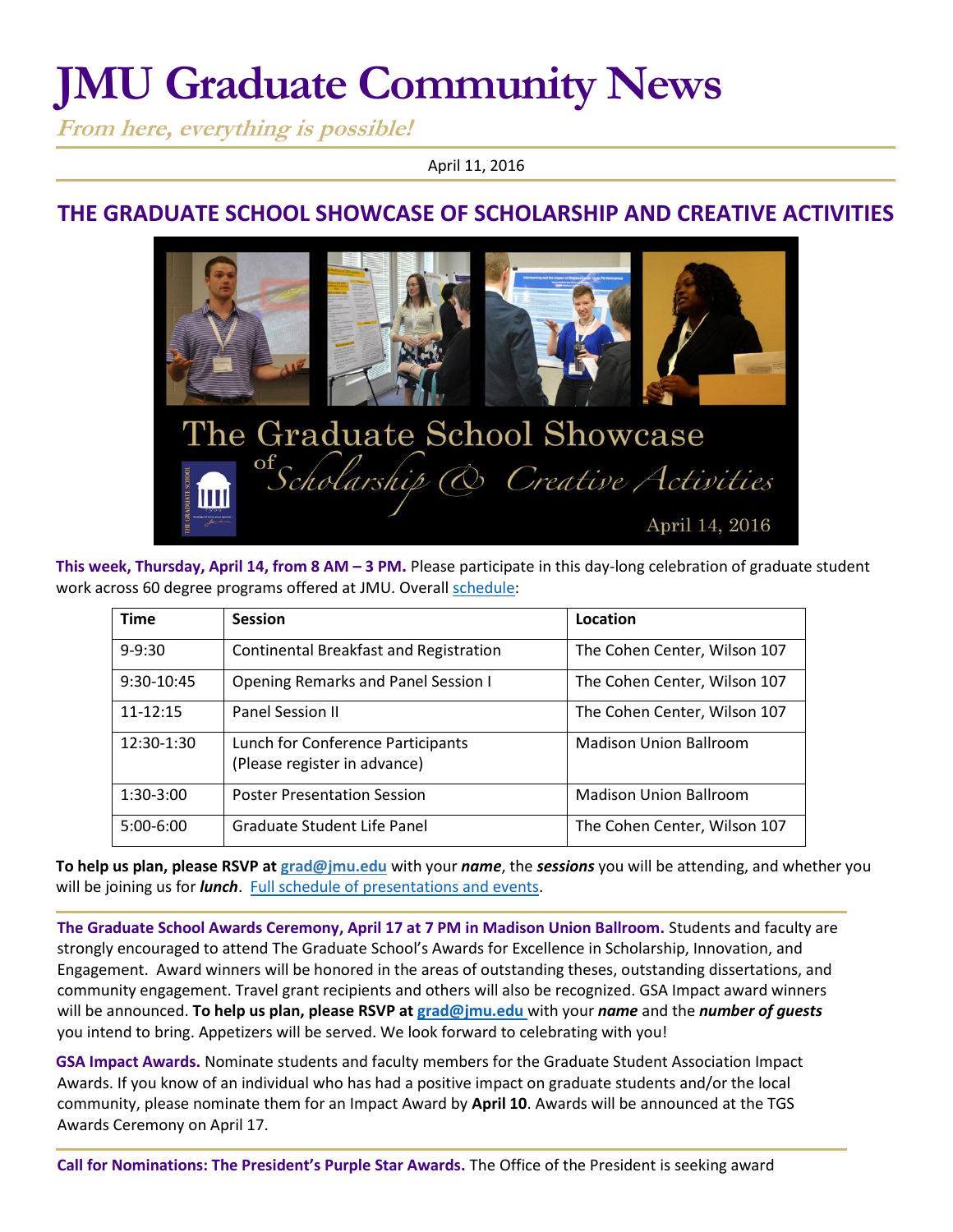nominations for the Purple Star Awards, which honor the hard work of JMU employees in the areas of customer service, teamwork, community service, and more. Purple Star recipients will also be nominated for a Governor's Award for Public Service. If you know of an exemplary employee whose work deserves recognition, please consider nominating them for this outstanding honor[. More information including nomination guidelines and](http://www.jmu.edu/humanresources/hrc/president-purple-star-awards/index.shtml)  [procedures.](http://www.jmu.edu/humanresources/hrc/president-purple-star-awards/index.shtml) **Deadline for nominations is April 13th** .

**3 rd Annual HeartChase.** Love running or walking? Enjoy adventure games? Gather your friends, family, or colleagues and register your team for the 3rd Annual HeartChase on **April 23rd**. HeartChase is an interactive "chase" through downtown Harrisonburg for a good cause! [More information including registration.](http://honor.americanheart.org/site/TR/HeartChase/NAT-HeartChase?pg=entry&fr_id=4060)

**Empowerment through Sport: Ability Olympics! April 22 & 23,** individuals of any and all ages and disability are invited to participate in JMU's third annual Ability Olympics – where everyone can be an athlete! Each participant will receive 1:1 mentoring and the opportunity to learn four sports of his or her choosing. Plus, the event will host speakers, social events, and games. For additional questions, please contact Rylie Power at [abilityolympicsjmu@gmail.com.](mailto:abilityolympicsjmu@gmail.com) [Event registration.](https://docs.google.com/forms/d/1Q4c7078RpG5U_cKVpD1Pa8L9MXEPl5RZMa2qXIdku3I/viewform?c=0&w=1)

**The Big Dig: Volleyball Tournament.** Gather your friends and register for The Big Dig – a 4-on-4 volleyball tournament at UREC on **Saturday, April 23**! [Registration and more information.](http://www.jmu.edu/mbc/exercise_medicine.html)

**Keep up with Graduate Student Association (GSA) Events.** The GSA is a student-led and student-run organization that provides professional and social opportunities to all JMU graduate students and alumni. Like [them on Facebook.](https://www.facebook.com/JMUGSA?fref=ts) [Find](https://twitter.com/JMUGSA) [them on Twitter. \(](https://twitter.com/JMUGSA)gsa@jmu.edu; 568-7088[\) More information](http://www.jmu.edu/grad/gsa/index.shtml) 

**Generate a buzz about your research and creative activities on Twitter!** Tweet interesting findings, conference presentations, publications, performances and exhibitions using either #JMUgradresearch or #JMUgradwork. The GSA and The Graduate School will retweet your stories!

### **Upcoming Events & Deadlines**

- **Communal Art Project Opportunity! April 1 – 30.** In honor of Poetry Month, join the Furious Flower Poetry Center to add your contributions to a communal poem. Visit Carrier Library lobby every day from 2-3 pm during the month of April to participate. For more information call 568-8883 or emai[l furiousflower@jmu.edu.](mailto:furiousflower@jmu.edu)
- **The College of Science and Mathematics** is conducting multiple events across fields of study.[More Information](http://www.jmu.edu/events/csm/2016/04/04-08-csm-seminar-schedule.shtml)
- **April 14:** Last day for students to submit work to faculty to remove "incomplete" grade for fall semester 2015.
- **"Euthanasia and End-Stage Dementia: A Patient's Choice."** JMU Alumnus, John Gardner, conduct a thoughtprovoking discussion regarding the elderly population and self-requested euthanasia on **April 15,** 5:30 pm, Cleveland Hall[. More information](http://www.jmu.edu/events/philrel/2016/03/03-28-2016_gardnertalk.shtml)
- **Do you love trivia?** Head downtown on Saturday, April 16 for the Food 4 Thought: Downtown Trivia Crawl. Enjoy food, friendship, and mind-bending trivia as you travel from restaurant-to-restaurant answering questions. Prizes will be awarded, and food/drink specials will be available[. Register Here](https://www.eventbrite.com/e/food-4-thought-downtown-trivia-crawl-tickets-21163743326)
- **Enjoy Collegiate Debates?** You won't want to miss The Madison Cup, where peers from around the world compete for scholarship prizes. The topic will be Police militarization in the United States. **April 18**, 6 pm, Wilson Hall Auditorium. [More Information](http://www.jmu.edu/events/2016/04/18-madison-commemorative-debate-citizen-forum.shtml)
- **Unwind with Jazz.** Take a break from end-of-year stress and head to The Artful Dodger on **April 19** for an evening of jazz music. JMU Jazz Chamber Ensembles will be performing from 7-9 pm for this free event. [More](http://www.jmu.edu/events/music/2016/04/19-jazz-chamber.shtml)  **[information](http://www.jmu.edu/events/music/2016/04/19-jazz-chamber.shtml)**
- **April 20:** Deadline for submission of thesis and dissertation documents to The Graduate School for spring 2016.
- **"From oceans to mice: The molecular ecology of microbial communities."** Dr. Steven Wilhelm from the University of Tennessee will give a seminar on molecular ecology on **April 22** in Bioscience 1007. 12:20-1:10 pm. [More information](http://www.jmu.edu/events/biology/2016/04/22-seminar.shtml)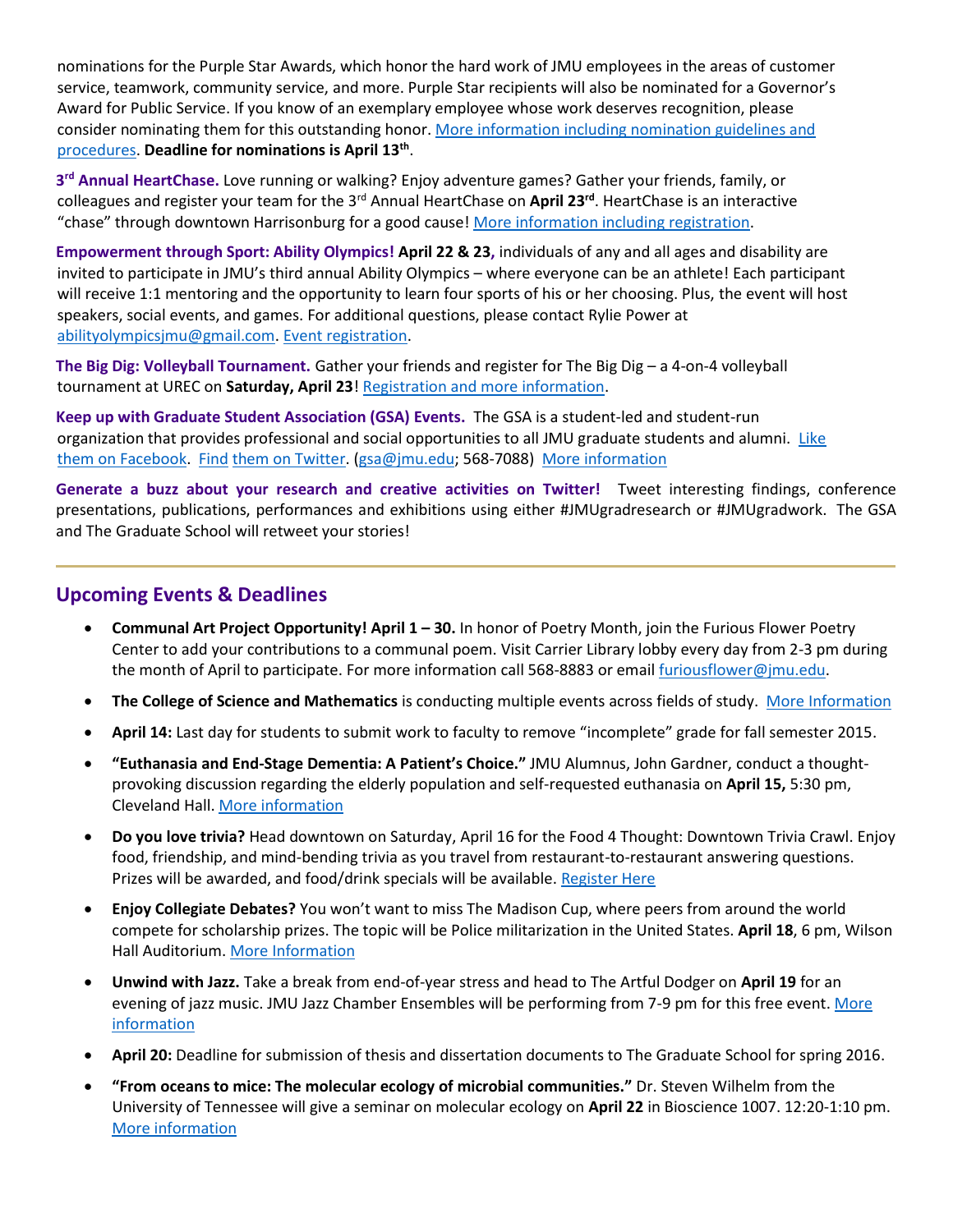- **Taste of Downtown.** The highly-anticipated annual restaurant week will be taking place from April 24-28 in Downtown Harrisonburg. Explore an array of cuisine, and enjoy special offers with friends, family, and colleagues - all while supporting local businesses! [More Information](http://downtownharrisonburg.org/events/taste-of-downtown)
- **Graduate Commencement Ceremony:** May 5 at 7 pm in the Convocation Center. [More information](http://www.jmu.edu/commencement/)
- **May 15:** Deadline to submit graduation application for December.
- **May 16:** Summer session courses begin.
- **May 30:** Memorial Day. Classes do not meet.

For additional events of possible interest, regularly check<http://www.jmu.edu/events>

#### **Tips from TGS (The Graduate School)**

**Graduate Policies.** You are responsible to read and follow the graduate policies set forth in th[e Graduate](http://jmu.edu/catalog) [Catalog.](http://jmu.edu/catalog) Important information regarding degree progress, including rules for successful progression and continuous enrollment are also on the [Graduate School website](http://www.jmu.edu/grad/current-students/degree-progress/beginning.shtml)

**Approval of a Thesis or Dissertation Committee.** Students who are completing these sorts of project must submit a signed approval form to The Graduate School by the second week of the semester in which the student first registers for thesis or dissertation credits. Approval form

**Monitor your Dukes E-Mail account!** Official information is sent to each student's offici[al](http://www.jmu.edu/computing/helpdesk/selfhelp/DukesEmail.shtml) [Dukes e-mail](http://www.jmu.edu/computing/helpdesk/selfhelp/DukesEmail.shtml) [account.](http://www.jmu.edu/computing/helpdesk/selfhelp/DukesEmail.shtml) Check your @dukes.jmu.edu e-mail account on a regular basis.

**Monit[or MyMadison!](http://mymadison.jmu.edu/)** The *Student Center* [in MyMadison](http://mymadison.jmu.edu/) [is](http://mymadison.jmu.edu/) where you will find advising information, register for classes, and where you can view "*To Do Items"* that will keep you on track towards graduation. Use the Student Center to update your mailing address and cell phone number. It is *your responsibility* to maintain accurate contact information. Check your account regularly. Don't miss important information!

#### **Essential Links:**

- [Graduate School Website](http://www.jmu.edu/grad)
- [Graduate Policies](http://www.jmu.edu/catalog/index.shtml)
- [JMU Student Handbook](http://www.jmu.edu/osarp/handbook/)
- [Forms for Graduate Students](http://www.jmu.edu/grad/current-students/graduate-forms.shtml)

\_\_\_\_\_\_\_\_\_\_\_\_\_\_\_\_\_\_\_\_\_\_\_\_\_\_\_\_\_\_\_\_\_

- [Thesis Guidelines](http://www.jmu.edu/grad/current-students/thesis-dissertation/information.shtml)
- [Financial Aid Policies](http://www.jmu.edu/finaid/sap.shtml)

#### **Have Questions?** Please contact the following person if you have questions regarding:

| Assistantships, scholarships, thesis & dissertations,<br>withdrawals, dismissals or academic progress concerns                                     | Laura Ryman (rymanle@jmu.edu     |
|----------------------------------------------------------------------------------------------------------------------------------------------------|----------------------------------|
| Transfer credit, waivers & substitutions,<br>comprehensive exams, concentration or advisor<br>changes, degree completion, commencement<br>planning | Debbie Juhasz (juhaszdj@jmu.edu) |
| Travel grants, graduate community newsletter<br>submissions, general questions                                                                     | Justin Whetzel (grad@jmu.edu)    |

We welcome suggestions for this newsletter, including events and opportunities. Please send your submission to grad@jmu.edu .